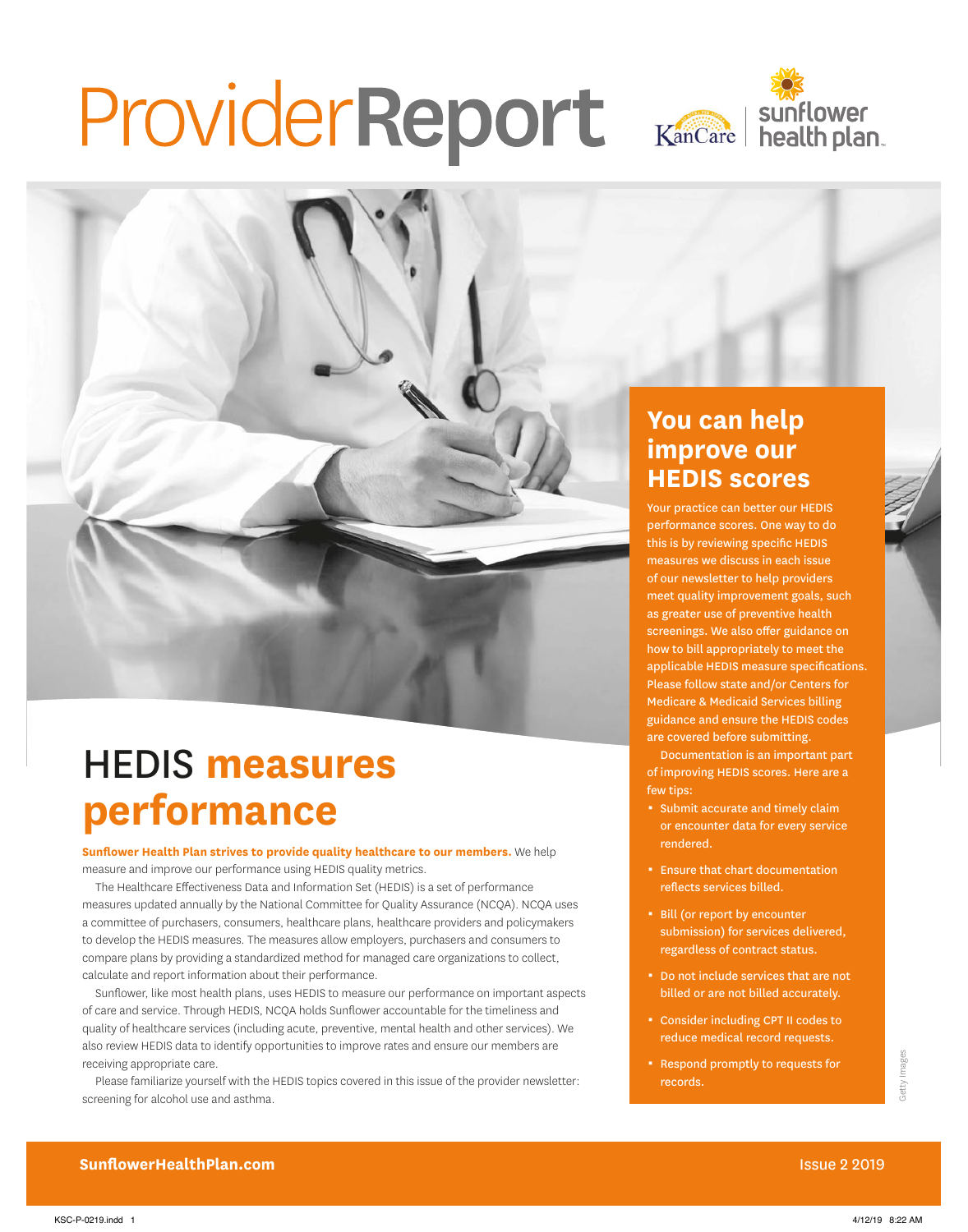

# Guidelines for **alcohol use disorder**

**Unhealthy alcohol use, ranging from excessive drinking to alcohol dependence,** is a common issue, responsible for 1 in 10 deaths among adults ages 20-64, says the Centers for Disease Control and Prevention.

Yet according to the American Psychiatric Association (APA), fewer than 10 percent of individuals in the U.S. with a 12-month diagnosis of alcohol use disorder receive any treatment. In January 2018, the APA released a new guideline, "**[Practice Guideline for the Pharmacological Treatment](https://psychiatryonline.org/doi/book/10.1176/appi.books.9781615371969)  [of Patients with Alcohol Use Disorder](https://psychiatryonline.org/doi/book/10.1176/appi.books.9781615371969)**," designed to increase knowledge of the disorder and ensure the appropriate use of medications for treatment. It includes information on assessment and treatment planning.

For patients with moderate to severe alcohol use disorder without contraindications to the medications, the guideline says:

- 0 Use of naltrexone and acamprosate is recommended for patients when nonpharmacological approaches have not been effective or when patients prefer the use of medication.
- Use of disulfiram is suggested for patients who have not responded to or are intolerant of naltrexone and acamprosate, who prefer disulfiram and understand the risks of alcohol consumption while taking the drug, and who have a goal of abstinence.
- Topiramate and gabapentin are suggested for patients who have not responded to or are intolerant of naltrexone and acamprosate, who prefer topiramate, and who have a goal of reducing alcohol consumption or achieving abstinence.

#### **HEDIS: Screening for alcohol use**

The HEDIS measure "**[Unhealthy Alcohol Use Screening and Follow-Up \(ASF\)](https://www.ncqa.org/hedis/reports-and-research/hedis-measure-unhealthy-alcohol-use-screening-and-follow-up/)**" is among six new free digital measure packages NCQA is launching in 2019. The measure, added to HEDIS in 2017, is designed to improve the quality of measurement of how many members 18 years of age and older are screened for unhealthy alcohol use and, if found to be using alcohol in an unhealthy way, receive appropriate follow-up care.

NCQA is providing the six free digital measure packages as part of a launch of its Electronic Clinical Data Systems (ECDS) reporting. In addition to alcohol screening, these include measures for depression, and adult and prenatal immunization. The measures are not yet eligible for public reporting, use in accreditation or health plan ratings.

You can read more about digital quality measures **[here](https://www.ncqa.org/hedis/the-future-of-hedis/)**.

Did you know that the use of multiple anticholinergic medications in older adults is associated with an increased risk of cognitive decline, and the use of multiple central-nervous system (CNS)-active medications in older adults is associated with an increased risk of falls?

Many drugs commonly used in clinical practice have an anticholinergic or CNS activity. Examples of CNS-active medications include: antipsychotics, benzodiazepines, opioids, and selective serotonin reuptake inhibitors (SSRIs) and tricyclic antidepressants. Examples of anticholinergic medications include: antihistamines, skeletal muscle relaxants, antidepressants, antipsychotics, antimuscarinics (for urinary incontinence) and antiemetics.

Often, older adults are unintentionally prescribed multiple drugs with anticholinergic or CNS activity, leading to additive effects. While there are instances where it is appropriate for concurrent use of these medications, the combination is still deemed a serious safety concern.

Please keep this in mind when reviewing your patients' medication regimens and consider safer alternatives when appropriate.

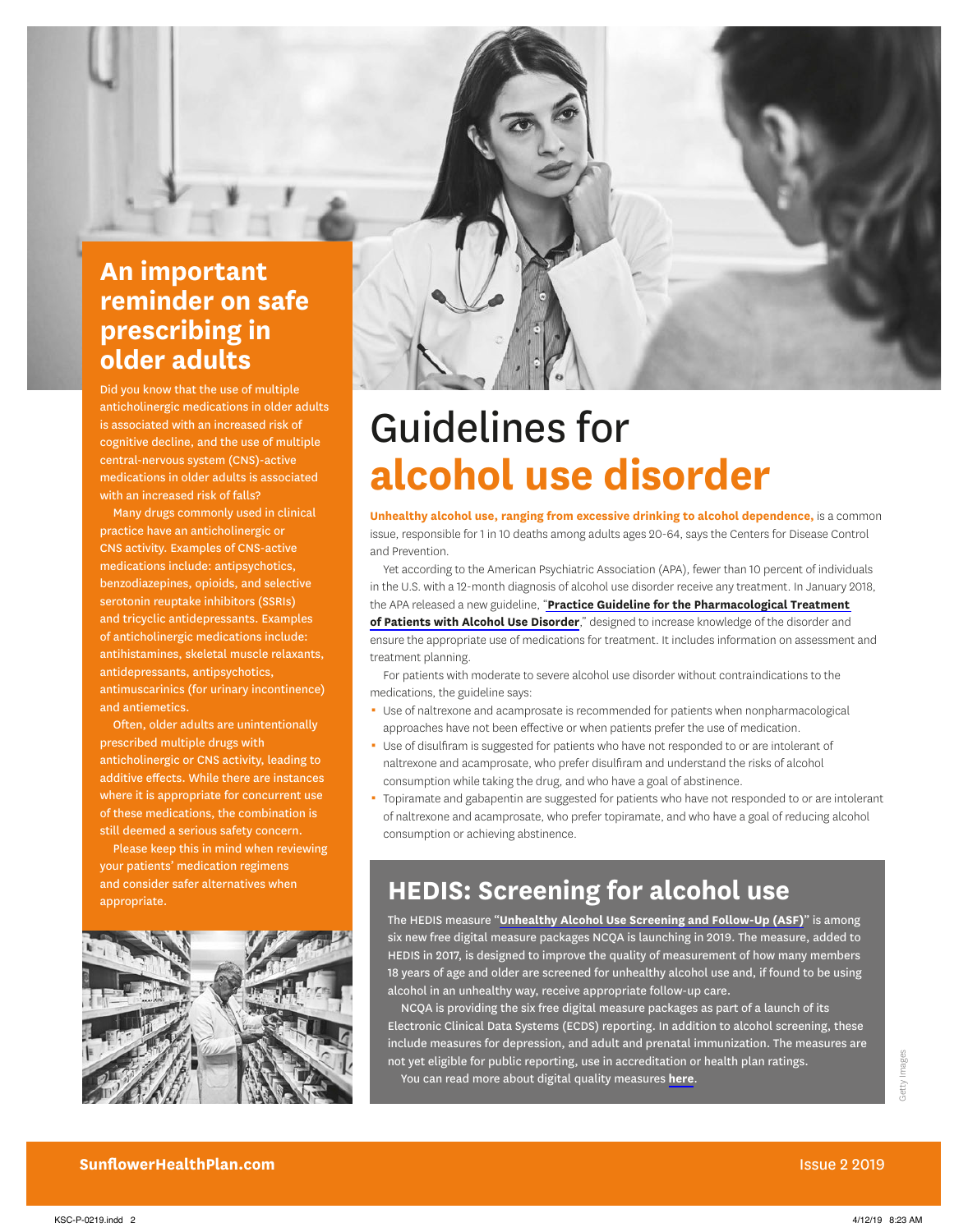

# Managing **complex care**

**Members with high-risk, complex or catastrophic conditions,** including asthma, diabetes, sickle cell disease, HIV/AIDS, and congestive heart failure often have difficulty facilitating care on their own. A Sunflower care manager may be able to help.

Care managers are advocates, coordinators, organizers and communicators. They are trained nurses and practitioners who promote quality, cost-effective outcomes by supporting you and your staff, as well as your patients and their caregivers.

A care manager connects the Sunflower member with the healthcare team by providing a communication link between the member, his or her primary care physician, the member's family and other healthcare providers, such as physical therapists and specialty physicians.

Care managers help members understand the benefits of following a treatment plan and the consequences of not following the plan outlined by the physician. Our team is here to help your team with:

- Noncompliant members
- New diagnoses
- Complex multiple comorbidities

Providers can directly refer members to our care management program. Providers may call **1-877-644-4623** for additional information about the care management services offered by Sunflower Health Plan.

#### **Spring asthma risks**

For members with seasonal allergies, the arrival of spring may also mean the start of itchy eyes, sneezing, congestion and other irritations. But members with both allergies and asthma may have more serious issues.

According to **[a study](https://www.jacionline.org/article/S0091-6749(17)30919-3/fulltext)** in the October 2017 issue of *The Journal of Allergy and Clinical Immunology*, 15-38 percent of patients with allergic rhinitis also have asthma. In addition, allergic rhinitis is a risk factor for asthma, and uncontrolled allergy symptoms can affect asthma control.

Appropriately managing members' asthma can reduce the need for rescue medication as well as reduce the number of visits members make to the emergency room.

Two **[HEDIS measures](https://www.ncqa.org/hedis/measures/medication-management-for-people-with-asthma-and-asthma-medication-ratio/)** assess treatment of members with asthma:

- **Medication management for people with asthma:** Assesses the number of members ages 5-85 with persistent asthma who were dispensed asthma-controlled medications and who remained on the medications for at least 75 percent of their treatment period.
- **Asthma medication ratio:** Assesses number of members ages 5-85 with persistent asthma who had a ratio of controller medications to total asthma medications of 0.50 or greater during the measurement year.

#### **We value your feedback**

The Sunflower 2018 Provider Satisfaction Survey was administered to providers last year. Survey questions covered a range of topics, including provider relations, coordination of care, utilization, finance and overall satisfaction. Here are some of the results.

Our providers gave us high ratings in the following areas:

- **EXEC** Health plan's ability to answer questions and solve problems related to core business functions such as claims, eligibility and prior authorizations.
- **Providers' satisfaction with obtaining** precertification and/or authorization for Sunflower's members.
- 0 Providers' satisfaction with Sunflower Health Plan's demonstration of their commitment to high quality of care for their members.

The survey also revealed areas for opportunity for 2019 that are all related to the formulary and ease of prescribing preferred medications.

If you participated in the provider survey, thank you! Addressing continuity of care and sharing information among providers are important parts of providing quality care for our members. Your feedback will guide our improvement efforts over the next year.



**SunflowerHealthPlan.com Issue 2 2019**